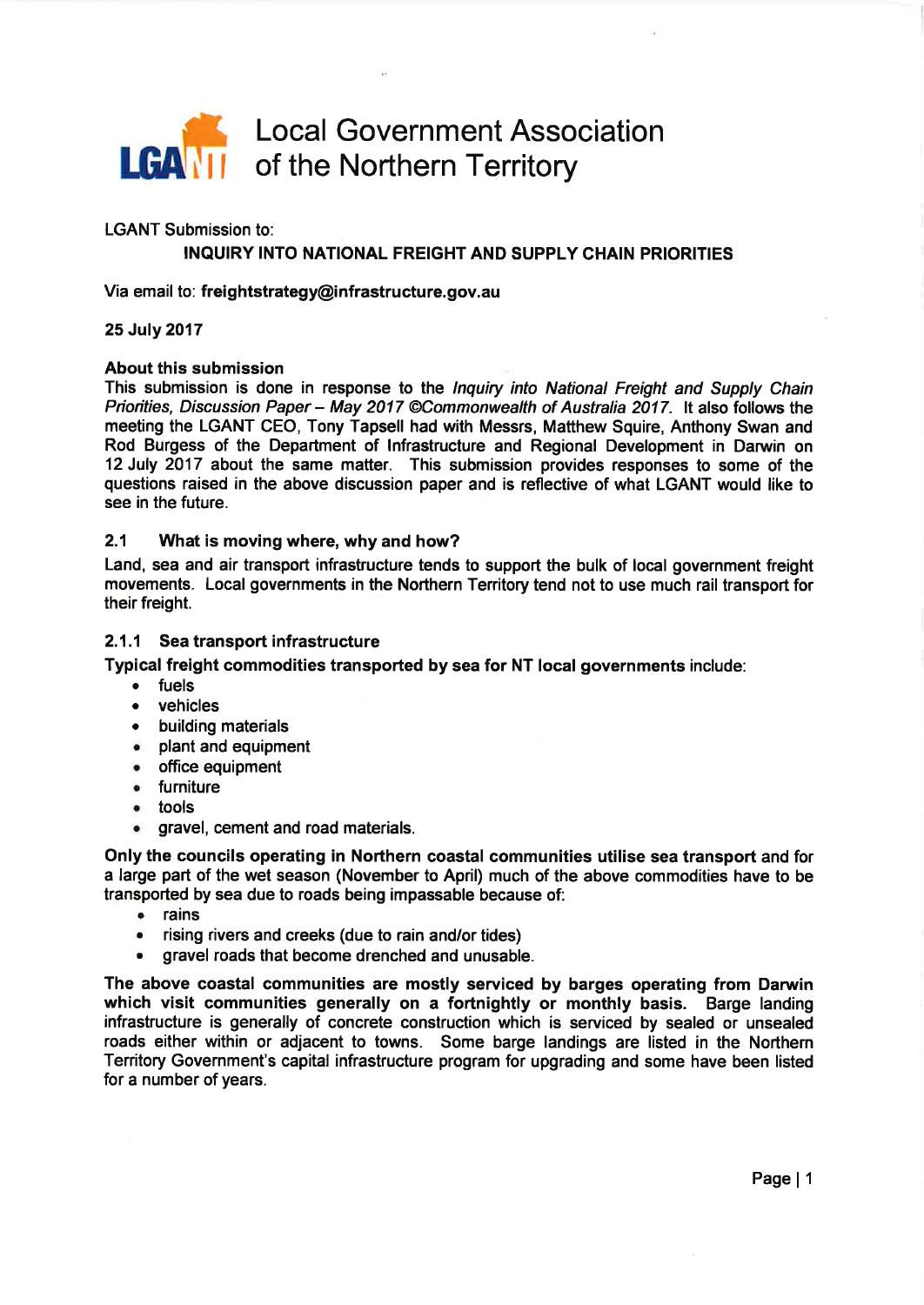Bulk fuel facilities are generally located at or near barge landings as are cold storage facilities for food supplies. Overhead lighting is also generally available and needs to be as barges often have to unload their cargoes on high tides which could be anytime night or day.

# What changes would you like fo see to make your supply chain work better?

- 1. There is complete asset management information available on line about barge landings so that the public, organisations and councils can be fully informed about the government's plans and progress with works at any one time and can plan accordingly. (Productivity and Technology issue)
- 2. Where barge landings are located away from towns the access roads between the towns and the landings be sealed to ensure continuity of supply without undue interruption. (lnfrastructure issue)
- 3. ln larger communities there are cranes in place to enable the faster unloading and loading of containers. (lnfrastructure issue)

## 2.1.2 Land transport infrastructure

All of the commodities listed under 2.1.1 are moved using road infrastructure. The bulk of local government freight movements throughout the Northern Territory are by land transport with most occurring during the dry season (May to October). The largest impact on such movements is the quality of roads many of which are gravel formed and which deteriorate when it rains and sometimes (especially in the North) become impassable. The status of these roads are:

- 85% of them are unsealed
- . the only sealed roads are in towns and cities which demonstrates shortfalls in investment and investment capacity
- . many roads in regional and remote towns are unsealed.

### Recent extreme weather events in Gentral Australia have caused major damage to such infrastructure in recent consecutive years rendering the remedial work done in the first year virtually worthless.

Some freight companies will not risk using their trucks on such infrastructure because of the adverse maintenance impacts.

Federal financial assistance grants (local road component) paid to councils in the Northern Territory have only increased by the CPI since 1992. Road lengths (as part of the methodology for determining the grants) have not increased since 1992 despite Northern Territory councils being responsible for a further 7 000 kilometres of local roads (and bringing their current total to 14 000 kilometres) with an additional 7 000 kilometres of local roads earmarked for transfer from the Northern Territory government to local government since 2008.

The Commonwealth Grants Commission completed a report in 2012 which reviewed the methodology of these grants although the report has never been made public.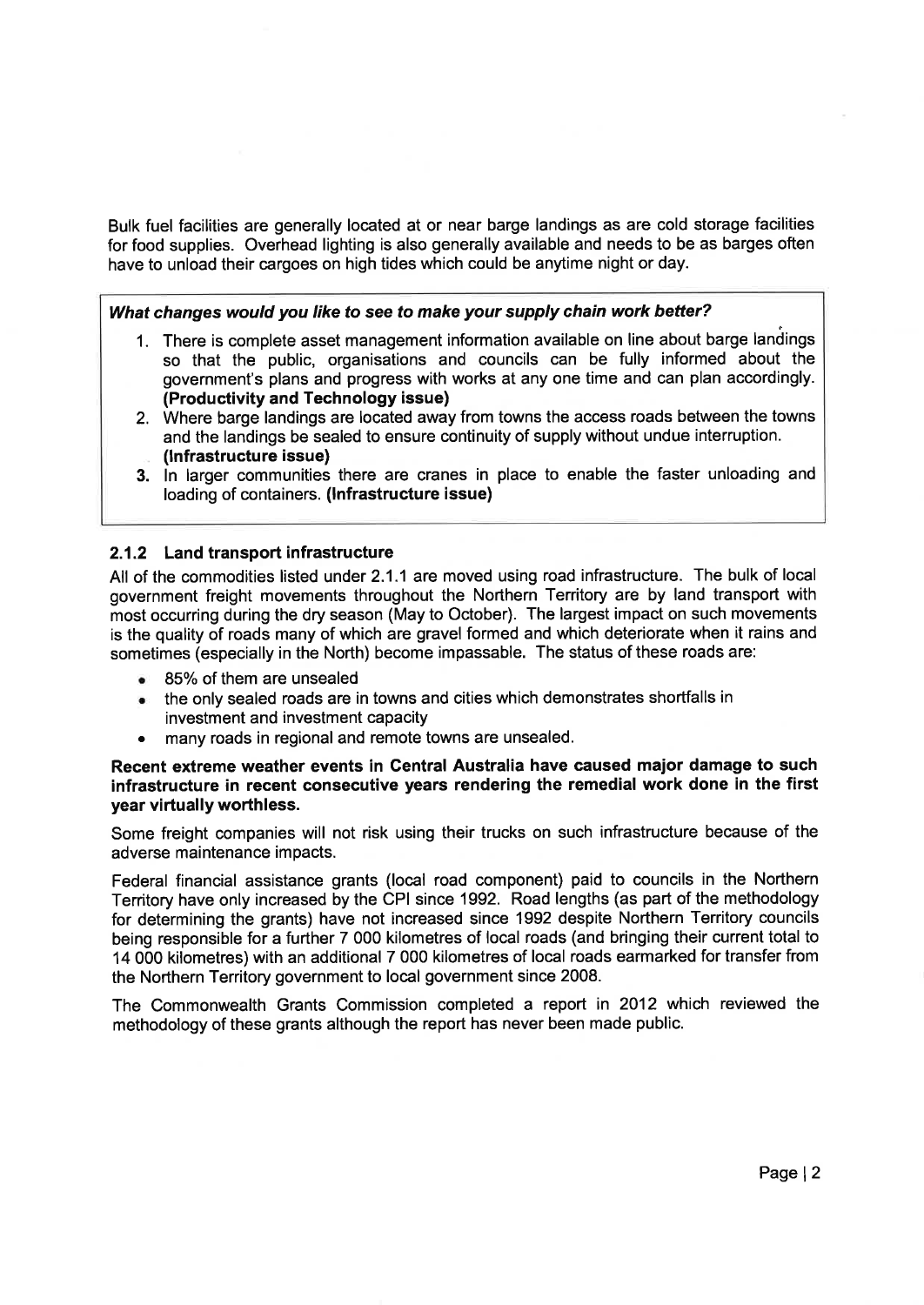# What changes would you like to see to make your supply chain work better?

- 1. There is complete asset management information available online about road infrastructure works so that the public, organisations and councils can be fully informed about the government's plans and progress with works at any one time and can plan accordingly. (Productivity and Technology issue)
- 2. The sealing of major arterial roads, such as the Arnhem Link Road, Central Arnhem Road, Tanami Road, Roper Highway, Barkly Stock Route, Tablelands Highway, Santa Teresa Road, Outback Way, Savannah Way, to allow for greater volumes and efficiencies of freight movements to occur both within and between the Northern Territory, Western Australia and Queensland. (lnfrastructure issue)
- 3. The inclusion of betterment in funding conditions attached to Natural Disaster Recovery Relief Arrangements so that road authorities can bring their networks up to a better standard (in the face of more frequent extreme weather events), avoid repeated damage and therefore get value for money. (Productivity and Regulation issue)
- 4. An increase in the Federal financial assistance grants (local road component) paid to Northern Territory councils to compensate them for the 21 000 kilometres of road they will then be responsible for following the transfer of local roads from the Northern Territory government.

# (Productivity and Regulation issue)

- 5. A local roads productivity package for Northern Territory councils to enable them to bring many of their local roads to a higher standard given their under-development to date with many being in Aboriginal communities. (Productivity issue)
- 6. Equal partnerships exist between the Northern Territory Government and local government for road construction and maintenance works to the point where mobilisation costs are saved for both governments by using common contractors on similar projects. (Productivity issue)
- 7. Councils are equipped with the tools and personnel to complywith the National Heavy Vehicle Regulations and process access permits on local roads in a timely manner. (Productivity, Regulation and Technology issue)

# 2,1.3 Air transport infrastructure

All local governments in the Northern Territory rely on air transport infrastructure for moving freight which in many cases is small due to:

- . the size of aircraft operating (particularly in regional areas)
- the cost of air freight (which is generally high).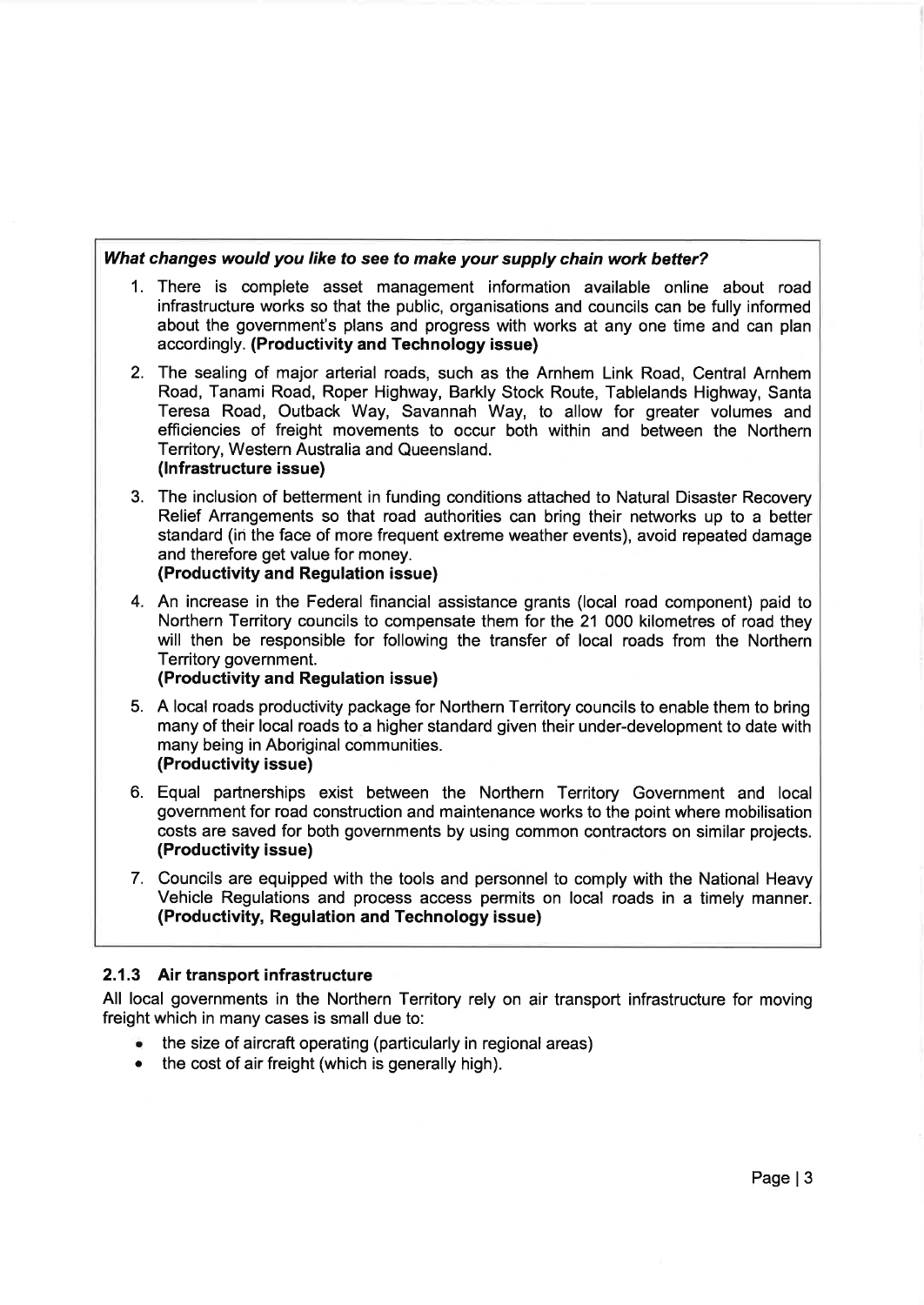Some local governments have had to use air transport exclusively over all other forms of transport in emergency situations because land transport was not available on account of adverse weather conditions. This highlights the overall importance of such infrastructure as aerodromes being sealed and able to handle most weather conditions.

The ownership and management of this infrastructure is beyond the means of most local governments in the Northern Territory however, it is crucial to their operations. With many aerodromes being on Aboriginal land the issue of land tenure also needs to be resolved because:

- without tenure responsibility cannot be properly assigned
- . aerodromes cannot be properly regulated.

For island residents in the Northern Territory air services are their only means of travel and these services need ongoing support if they are to continue to access them. Residents of regional and remote communities pay a premium for travel and freight and hence are very much transport disadvantaged.

### What changes would you like fo see to make your supply chain work better?

- 1. There is complete asset management information available online about aerodromes so that the public, organisations and councils can be fully informed about the government's plans and progress with works at any one time and can plan accordingly. (Productivity and Technology issue)
- 2. Aerodromes on Aboriginal land in the Northern Territory are the subject of long term leases held by the Northern Territory Government. (Regulation issue)
- 3. The Australian Government does not withdraw, but grows and expands funding to ensure that:
	- regional and remote aerodromes are upgraded
	- . regional and remote air services are subsidised.
	- (Productivity issue)

# 2.2 Competitiveness in the Australian freight sector

A case study completed by the East Arnhem Regional Council (attached) into barge services operating in its local government area highlights some of the challenges councils face when there is little or no competition in the market place. Barge services for councils have long been a benefit (access to a service) and an ordeal (the high cost of the service) with the lack of competition often being one of the causes for the ordeals.

### How important is freight movement to your council operations?

Freight movement is critical for council operations because materials and goods (as mentioned in 2.1.1):

**•** generally have to be transported from major centres like Darwin and Alice Springs (and for these two centres they generally have to come from interstate)